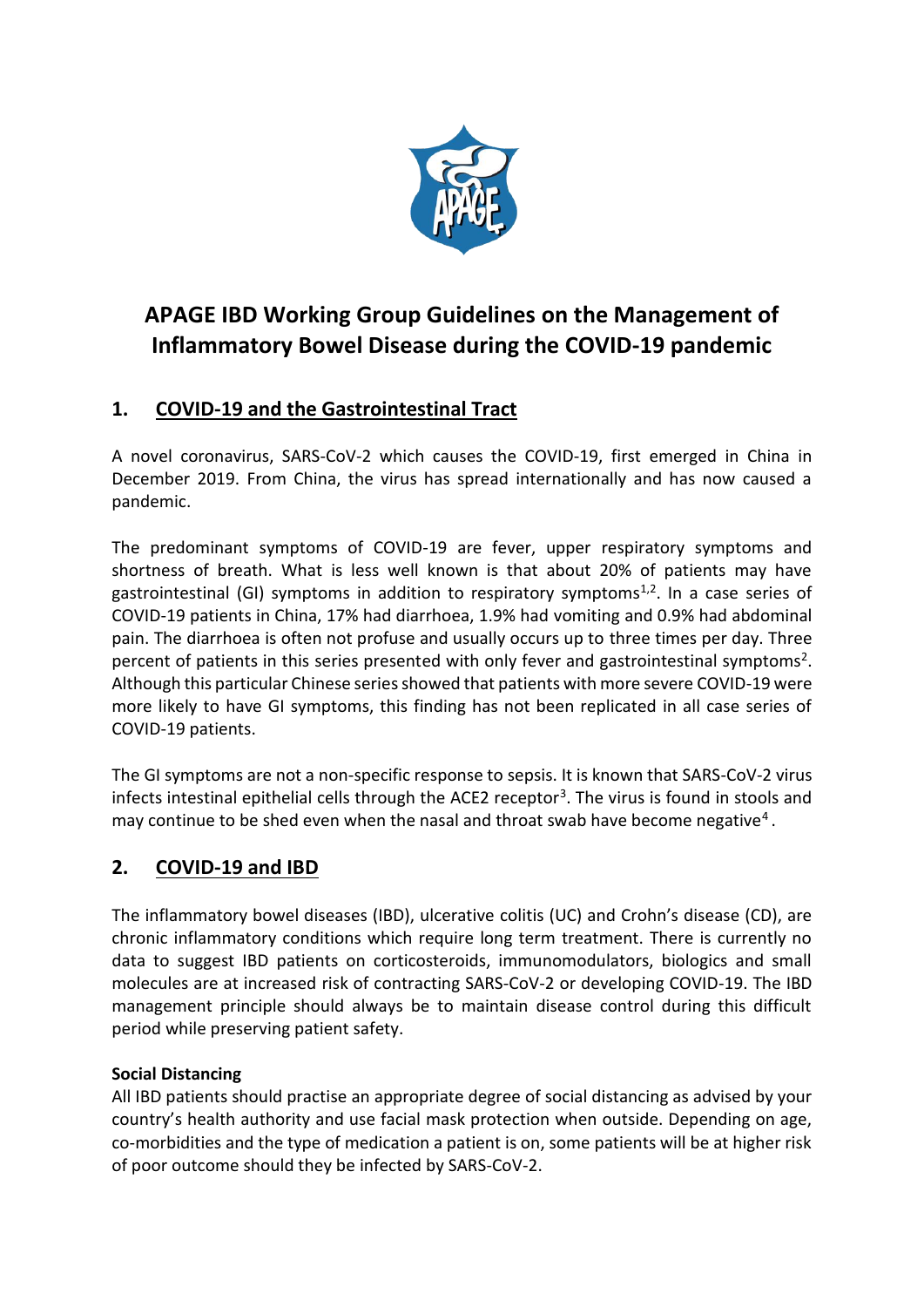Current risk factors (which are not exhaustive) are thought to be:

- 1. Age >65
- 2. Co-morbidities e.g. hypertension, diabetes mellitus, heart disease, chronic lung disease, cancers
- 3. Prolonged course of high dose corticosteroids
- 4. Malnutrition

### **3. Medication for patients with IBD**

The potential effect of IBD therapy on COVID-19 is uncertain given that few patients have been infected to date with no obvious detrimental effects from any single medication class. As such, **the following advice is based on theory and pooled consensus from various gastroenterological societies**. There is as yet no evidence that being on immunosuppressive therapies increases the risk of acquiring SARS-CoV-2 infection or of developing COVID-19. IBD patients should not start or stop their medications without consulting their physicians.

As mentioned previously, patients with COVID-19 may present with only fever and GI symptoms. Therefore, the IBD physician must have a high index of suspicion especially in patients with positive COVID-19 contact history or fulfil the relevant travel history to countries with COVID-19 outbreaks. In these cases, the physician should have a low threshold to test for SARS-CoV-2.

## **3.1 5-aminosalicylic acid compounds (5-ASAs)**

Among the IBD medicines, 5-ASAs such as mesalazine do not increase the risk of infection and should be continued.

# **3.2 Corticosteroids**

Corticosteroid-use should be minimised. Tapering of corticosteroids should be considered for doses exceeding 20 mg /day of prednisolone or equivalent, guided by the disease activity. For patients who require induction corticosteroids should have its dose tapered as quickly as disease activity permits. Alternative, topical treatment or oral budesonide (Cortiment, Budenofalk, Entocort) are considered safer alternatives.

### **3.3 Thiopurines/Methotrexate**

Thiopurines (azathiopurine, mercaptopurine) may cause leukopenia and lymphopenia which may impair one's immunity against virus. However, patients who are already on thiopurines should continue on the drug if they are well controlled. Likewise, it is also recommended for patients to continue on methotrexate.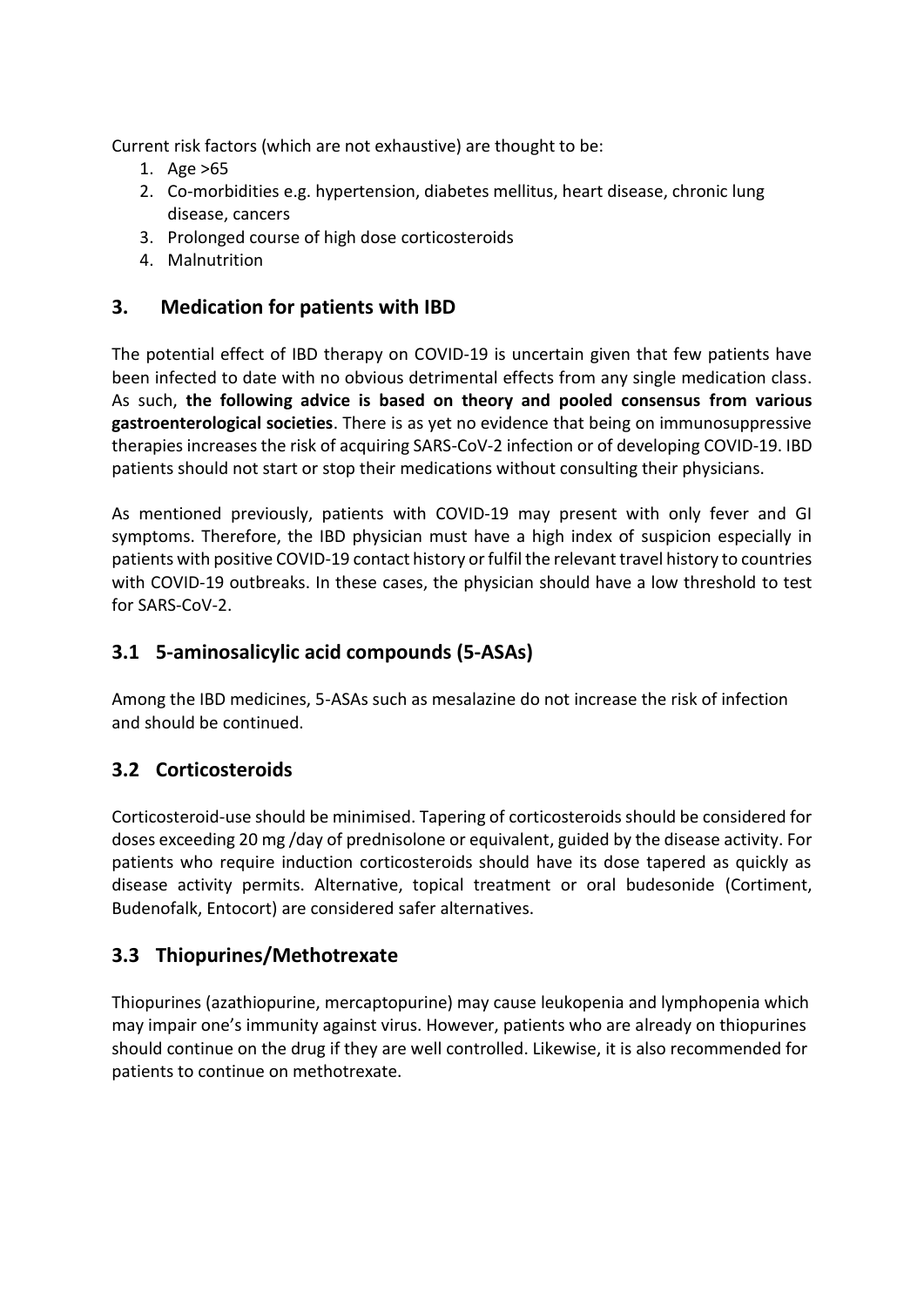### **3.4 Biological agents**

Patients already on a biological agent and in remission should continue taking the current drug. Dose reduction, if deemed necessary, might be considered in an appropriate patient who has recent documented mucosal healing upon discussion with the managing physician. A patient should not switch from an intravenous biologic (e.g. IV infliximab) to a subcutaneous biologic (e.g. SC adalimumab) if there is good response to the original drug, except in extenuating circumstances when infusion centres are not available. There is currently no evidence that any one particular class of biological agents is safer than another. Without further data we do not recommended switching from one class of biological therapy (e.g. anti TNF agent) to another biologic (e.g. non anti-TNF agent) if the patient is in remission.

Patients who wish to stop biological agents during this time should fulfil the same criteria for stopping biological agents as during non-pandemic times.

For patients who are considering new combination therapy (e.g. thiopurine and Infliximab), settling for monotherapy biological agents for the initial period during the pandemic may be considered in view of increased immunosuppression with combination therapy.

In patients in whom initiation of biological agents is considered, vedolizumab and ustekinumab may be better alternatives given their less systemic immunosuppressive activity. These newer agents seem to be less likely to develop immunogenicity and less reliant on immunomodulatory agent co-therapy. Vedolizumab and ustekinumab may also be preferred in higher risk elderly individuals.

# **3.5 Tofacitinib/ JAK inhibitors**

There is no data to ascertain if tofacitinb or other JAK inhibitors increase the risk of SARS-CoV-2 infection and COVID-19. Patients in remission on tofacitinib should be maintained on the lowest effective dose.

# **3.6 Investigational products (clinical trials)**

Patients on clinical trials should not stop their trial medications. If these patients develop SARS-CoV-2 infection or COVID 19, the trial medications should be interrupted and the study sponsors immediately updated. Some studies have currently frozen the screening of new potential cases.

# **4. EXCLUSIVE ENTERAL NUTRITION**

Exclusive enteral nutrition is a safe and effective option to induce remission in Crohn's disease without risking the development or worsening of COVID-19. Co-management with a dietician is advised.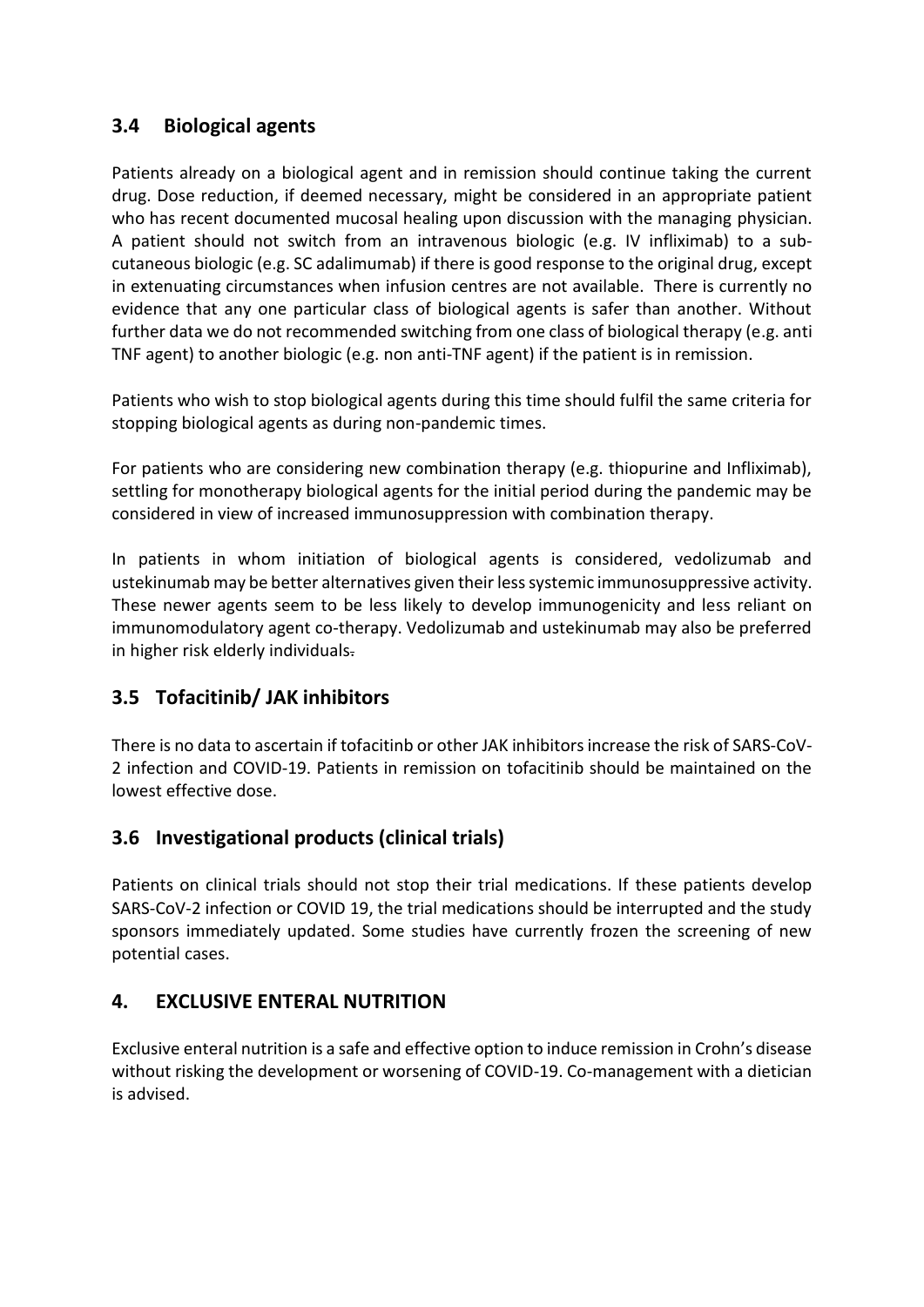### **5. VACCINATIONS**

It is recommended that patients who are receiving immunomodulators or biological agents receive up-to-date vaccinations against influenza and *Pneumonococcus*.

#### **6. SURGERY AND ENDOSCOPY**

IBD patients should not undergo elective endoscopies if detrimental effects are not expected in such postponement. Non-invasive markers, such as serum C-reactive protein and faecal calprotectin, can be used to assist with disease activity assessment.

Patients in whom endoscopic results will have a major impact on disease management in the short term should proceed with endoscopy in accordance with best practices. Screening process should be undertaken to exclude SARS-CoV-2 infection based on local and national policies and practices. They usually include exposure history, blood or nasal/pharyngeal swab confirmatory tests and chest CT Scans.

The urgent IBD related surgeries generally cannot be postponed without detrimental consequences to the patient. These should not be deferred.

### **7. FOLLOW-UP OF IBD PATIENTS**

Where there is significant community transmission of SARS-CoV-2, doctors may consider teleconsultation with IBD patients in place of face-to-face clinic consultations.

However, in countries where IBD drugs are not usually available in community pharmacies, a mechanism may have to be employed to deliver drugs to the patient at their homes.

Patients with poor or suboptimal control of disease, a face-to-face consult should be considered on a case-by-case basis, depending on the severity of community transmission of SARS-CoV-2.

Usual indications for hospitalisations of IBD patients should prevail.

#### **8. TREATMENT OF IBD PATIENTS WITH COVID-19**

IBD patients with COVID-19 should stop thiopurines, tofacitinib and postpone receiving maintenance doses of biological agents until clearance of the virus. Patients on corticosteroids should continue on a tapering dose unless they risk hypo-adrenocortical responses in the setting of sepsis.

Patients who interrupted their IBD medications and subsequently recovered from COVID-19 can restart their medications once they are confirmed negative for SARS-CoV-2.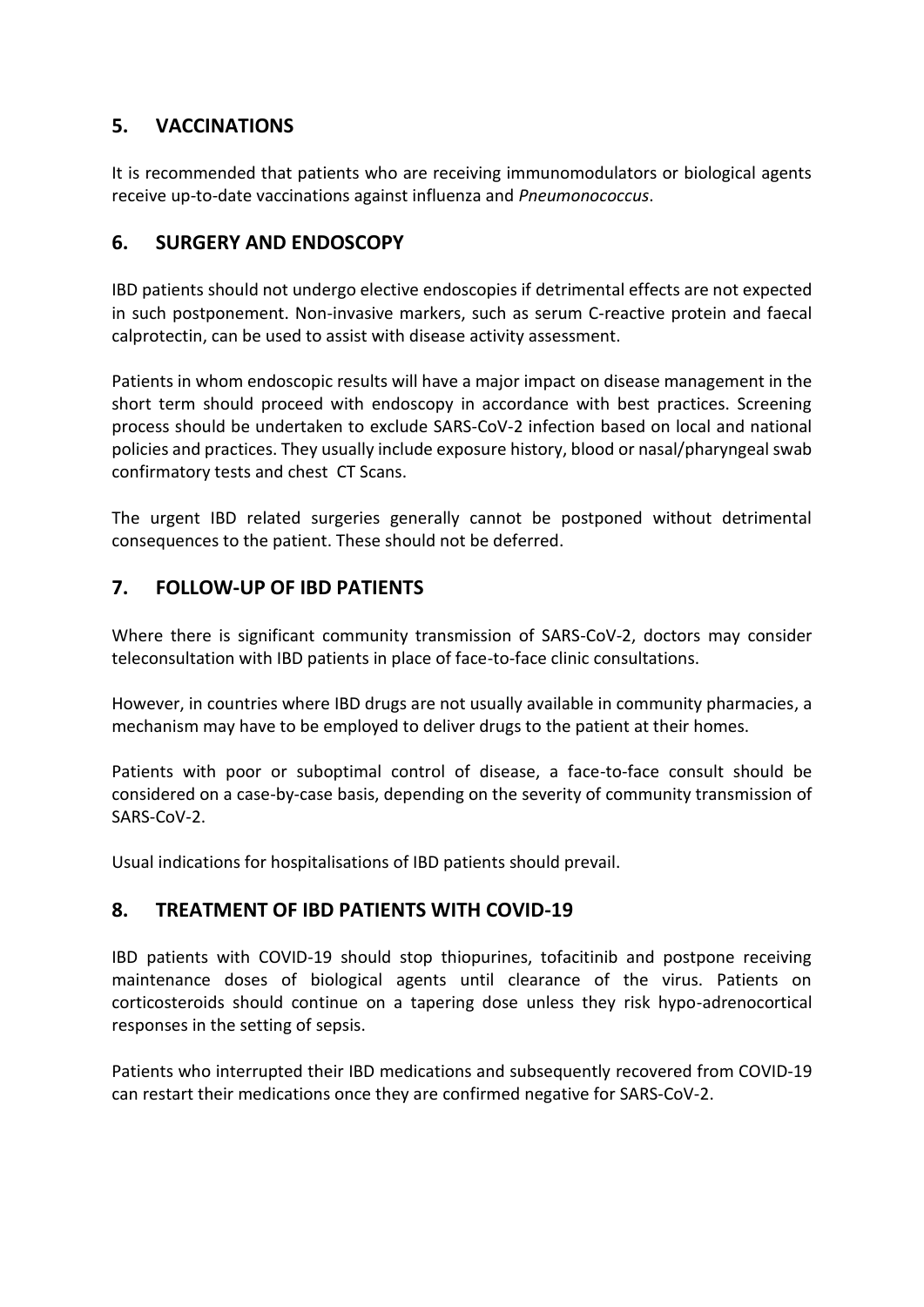#### **References**

- 1. Young BE, Ong SWX, Kalimuddin S, Low JG, Tan SY, LohJ [.Epidemiologic Features and](about:blank)  [Clinical Course of Patients Infected With](about:blank) SARS-CoV-2 in Singapore.JAMA. 2020 Mar 3
- 2. Pan L, Mu M, Yang P, Sun Y, Wang R et al. Clinical characteristics of COVID 19 patients with digestive symptoms in Hubei, China : a descriptive, cross sectional, multi-centre study. Am J Gastroenterol 2020
- 3. Xiao F, Tang M, Zheng X, Liu Y, Li X, Shan H, Evidence for gastrointestinal infection of SARS-CoV-2, Gastroenterology (2020),
- 4. Hosoda T, Sakamoto M, Shimizu H, Okabe N. SARS-CoV-2 [enterocolitis with](about:blank)  [persisting to excrete the virus for about two weeks after recovering from](about:blank) diarrhea: A [case report.I](about:blank)nfect Control HospEpidemiol. 2020 Mar 19:1-4

#### **Suggested Useful References**

- 1. Fiorino G, Allocca M, Furfaro F, Gilardi D, Zilli A, Radice S, Spinelli A, Danese S. Inflammatory bowel disease care in the COVID-19 pandemic era: the Humanitas, Milan experience. J Crohns Colitis. 2020 Mar 24. pii: jjaa058. doi:10.1093/eccojcc/jjaa058. [Epub ahead of print]
- 2. IOIBD[: https://www.ioibd.org/ioibd-update-on-covid19-for-patients-with-crohns](https://www.ioibd.org/ioibd-update-on-covid19-for-patients-with-crohns%20disease-and-ulcerative-colitis/)  [disease-and-ulcerative-colitis/](https://www.ioibd.org/ioibd-update-on-covid19-for-patients-with-crohns%20disease-and-ulcerative-colitis/)
- 3. BSG: [https://www.bsg.org.uk/covid-19-advice/bsg-advice-for-management-of](https://www.bsg.org.uk/covid-19-advice/bsg-advice-for-management-of-inflammatory-bowel-diseases-during-the-covid-19-pandemic/)[inflammatory-bowel-diseases-during-the-covid-19-pandemic/](https://www.bsg.org.uk/covid-19-advice/bsg-advice-for-management-of-inflammatory-bowel-diseases-during-the-covid-19-pandemic/)
- 4. Crohn's & Colitis UK: [https://www.crohnsandcolitis.org.uk/news/coronavirus-covid-](about:blank)[19-advice](about:blank)
- 5. Crohn's & Colitis Foundation: [https://www.crohnscolitisfoundation.org/coronavirus/what-ibd-patients-should](https://www.crohnscolitisfoundation.org/coronavirus/what-ibd-patients-should-know)[know](https://www.crohnscolitisfoundation.org/coronavirus/what-ibd-patients-should-know)
- 6. WGO: [https://www.worldgastroenterology.org/publications/e](https://www.worldgastroenterology.org/publications/e-wgn/gastroenterology-practice-in-covid-19-pndemic?utm_source=WGOBanner&utm_medium=Homepage&utm_campaign=COVID19informationwebpage_COVID19_e-WGN_Article)[wgn/gastroenterology-practice-in-covid-19](https://www.worldgastroenterology.org/publications/e-wgn/gastroenterology-practice-in-covid-19-pndemic?utm_source=WGOBanner&utm_medium=Homepage&utm_campaign=COVID19informationwebpage_COVID19_e-WGN_Article) [pndemic?utm\\_source=WGOBanner&utm\\_medium=Homepage&utm\\_campaign=COV](https://www.worldgastroenterology.org/publications/e-wgn/gastroenterology-practice-in-covid-19-pndemic?utm_source=WGOBanner&utm_medium=Homepage&utm_campaign=COVID19informationwebpage_COVID19_e-WGN_Article) [ID19informationwebpage\\_COVID19\\_e-WGN\\_Article](https://www.worldgastroenterology.org/publications/e-wgn/gastroenterology-practice-in-covid-19-pndemic?utm_source=WGOBanner&utm_medium=Homepage&utm_campaign=COVID19informationwebpage_COVID19_e-WGN_Article)
- 7. ECCO:<https://ecco-ibd.eu/publications/covid-19.html>
- 8. ASGE[: https://www.asge.org/home/advanced-education-training/covid-19-asge](https://www.asge.org/home/advanced-education-training/covid-19-asge-updates-for-members/gastroenterology-professional-society-guidance-on-endoscopic-procedures-during-the-covid-19-pandemic)[updates-for-members/gastroenterology-professional-society-guidance-on](https://www.asge.org/home/advanced-education-training/covid-19-asge-updates-for-members/gastroenterology-professional-society-guidance-on-endoscopic-procedures-during-the-covid-19-pandemic)[endoscopic-procedures-during-the-covid-19-pandemic](https://www.asge.org/home/advanced-education-training/covid-19-asge-updates-for-members/gastroenterology-professional-society-guidance-on-endoscopic-procedures-during-the-covid-19-pandemic)